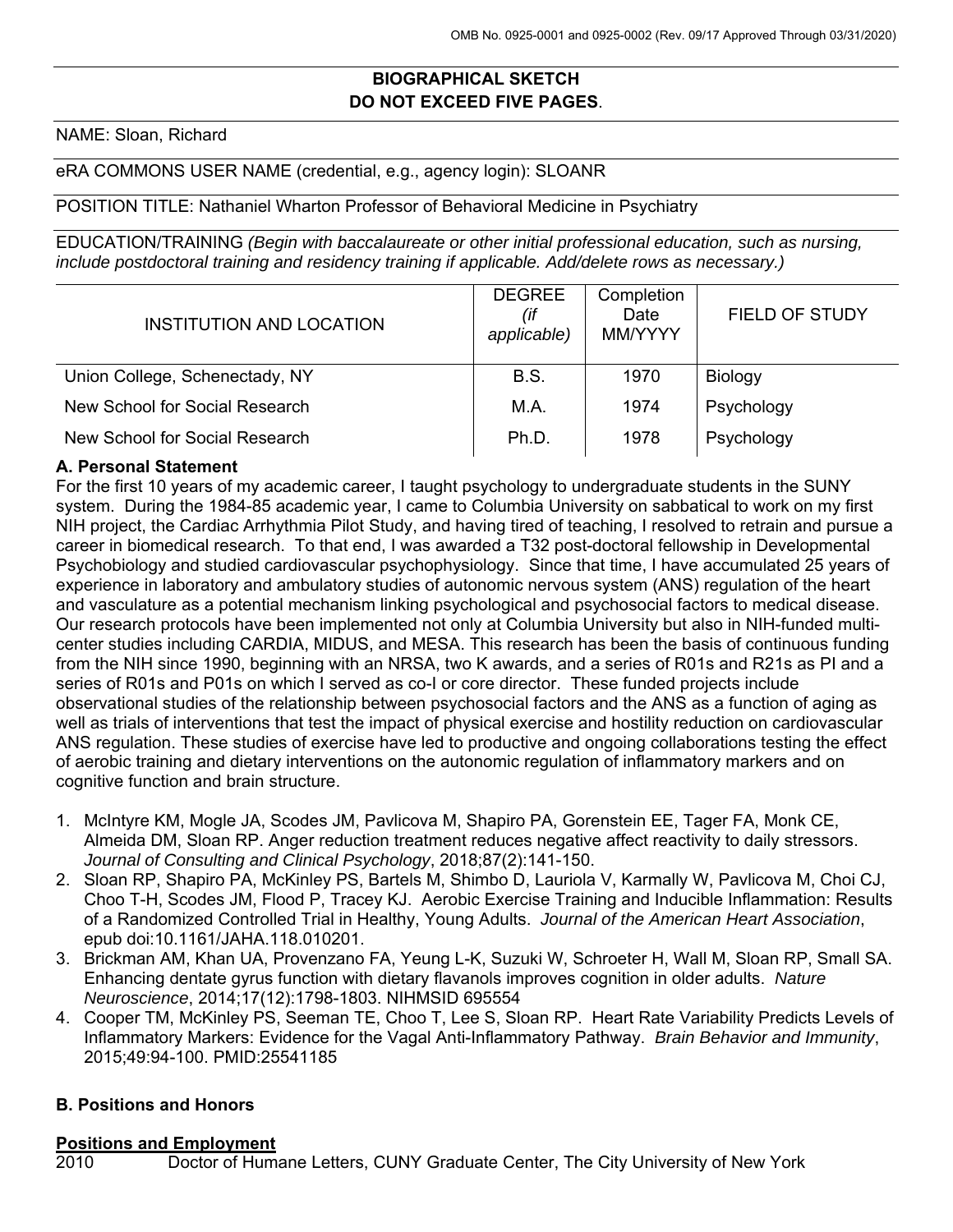- 2008 Stephen M. Kellen Distinguished Visitor, American Academy in Berlin
- 2008- Nathaniel Wharton Professor of Behavioral Medicine (in Psychiatry), College of Physicians and Surgeons, Columbia University Medical Center
- 2003 Academic Residency, Bellagio Scholars Center, Rockefeller Foundation
- 2001- Professor of Behavioral Medicine (in Psychiatry), College of Physicians and Surgeons, Columbia University
- 1999- Chief, Division of Behavioral Medicine, New York State Psychiatric Institute
- 1991- Associate Professor of Clinical Psychology (in Psychiatry), College of Physicians and Surgeons, Columbia University
- 1988-1997 Associate Director, Biological Studies Unit, New York State Psychiatric Institute, New York, NY
- 1988-1991 Post-Doctoral Research Fellow, Department of Psychiatry, Columbia University
- 1986-1988 Assistant Professor of Clinical Psychology (in Psychiatry), Columbia University
- 1984-1988 Visiting Assistant Professor of Psychology and Education, Department of Social, Organizational, and Counseling Psychology, Teachers College, Columbia University Associate, The Center for Health Promotion, Teachers College, Columbia University
- 1984-1986 Visiting Assistant Professor of Clinical Psychology (in Psychiatry), Columbia University
- 1984-1987 Associate Professor, Department of Psychology, SUNY, New Paltz, NY
- 1977-1984 Assistant Professor, Department of Psychology, SUNY, New Paltz, NY

# **C. Contribution to Science**

1. During my post-doctoral retraining, I focused on the problem of role of the autonomic nervous system (ANS) in the cardiac response to psychological stress. Using first the quasi-experimental model of cardiac transplantation and then analysis of heart rate variability (HRV), we demonstrated that cardiac autonomic innervation and not circulating neurohormones were responsible for psychological stress-induced increases in heart rate. These studies were funded by NIH K awards and R01s.

- a) Sloan RP, Shapiro PA, Gorman JM. Psychophysiological reactivity in cardiac transplant recipients. *Psychophysiology*. 1990;27:187-194.
- b) Shapiro PA, Sloan RP, Horn EM, Myers MM, Gorman JM. Differential effects of psychological stress on innervated and denervated SA node activity after cardiac transplantation. *Psychosomatic Medicine*. 1990;52:222-223.
- c) Sloan RP, Shapiro PA, Bagiella E, Myers MM, Bigger JT, Steinman RC, Gorman JM. Brief interval HPV by different methods of analysis correlates highly with 24-hour analyses in normals. *Biological Psychology*. 1994;38:133-142.
- d) Sloan RP, Shapiro PA, Bagiella E, Bigger JT, Lo ES, Gorman JM. Relationship between circulating catecholamines and low frequency heart period variability as indices of cardiac sympathetic activity during mental stress. *Psychosomatic Medicine*. 1996;58:25-31.

2. The mechanisms by which behavioral and psychosocial risk factors for heart disease operate have been under investigation for decades, with varying degrees of success. Over the course of a decade, we examined whether dysregulated autonomic control of the heart was among the pathophysiologic mechanisms responsible for the elevated risk of heart disease conveyed by high levels of hostility. Specifically, we hypothesized that high levels of hostility were associated with low levels of HRV and a series of papers provided support for this hypothesis. We next conducted a randomized controlled trial to test whether reduction of hostility led to enhanced cardiac autonomic control. Results of this trial demonstrated that while the CBT-based intervention reduced hostility, there was no corresponding improvement in HRV.

- a) Sloan RP, Shapiro PA, Bigger JT, Bagiella E, Steinman RC, Gorman JM. Cardiac autonomic control and hostility in healthy subjects. *American Journal of Cardiology*. 1994;74:298-300.
- b) Pine DS, Wasserman GA, Miller L, Coplan JD, Bagiella E, Kovelenku P, Myers MM, Sloan RP. Heart period variability and psychopathology in urban boys at risk for delinquency. *Psychophysiology*. 1998;35:521-529.
- c) Sloan RP, Bagiella E, Shapiro PA, Kuhl JP, Chernikhova D, Berg J, Myers MM. Hostility, gender, and cardiac autonomic control. *Psychosomatic Medicine*. 2001;63:434-440.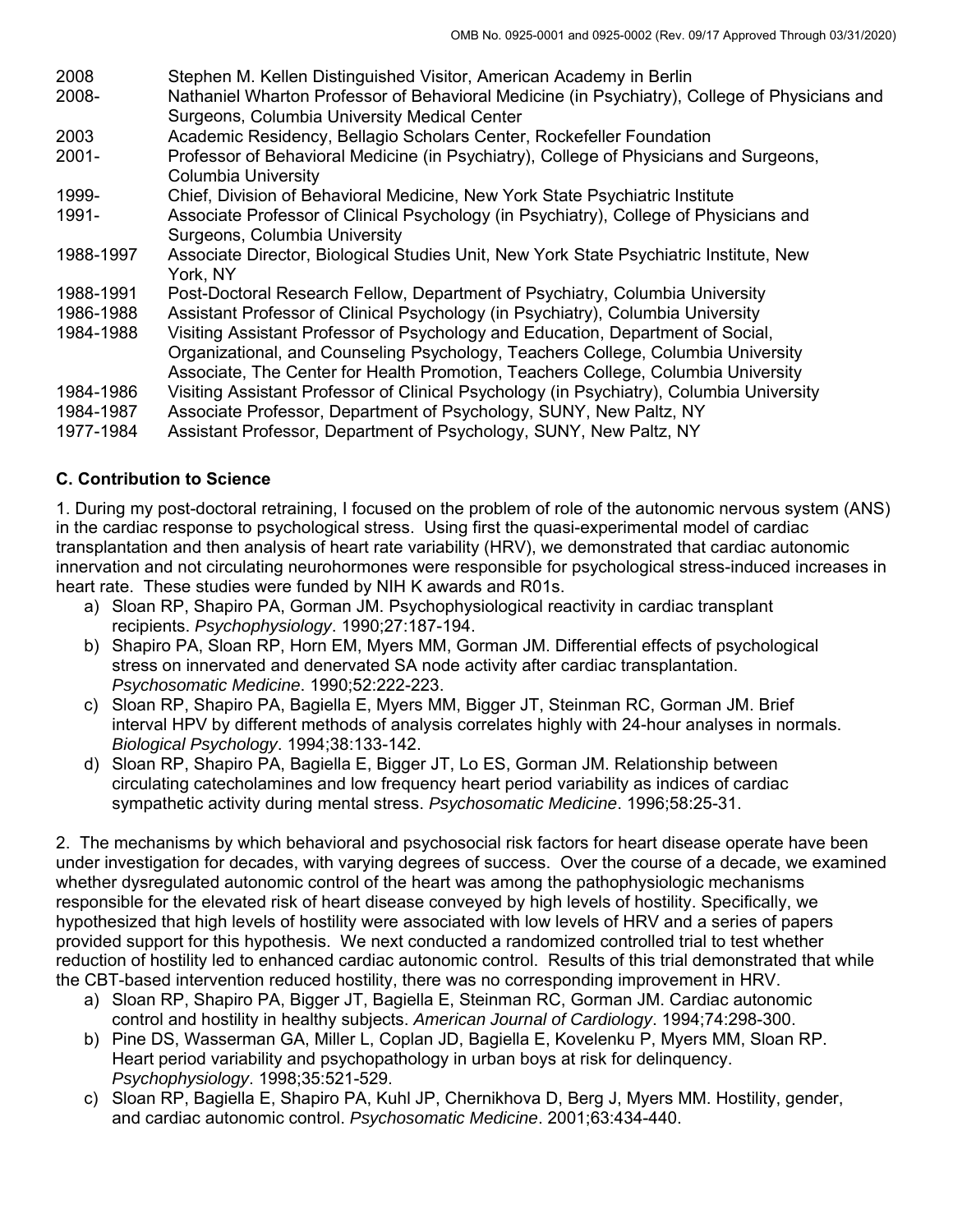d) Sloan RP, Shapiro PA, Gorenstein EE, Tager FA, Monk EC, McKinley PS, Bagiella E, Chen I, Steinman R, Myers MM, and Bigger JT. Cardiac Autonomic Control And Treatment of Hostility: A Randomized Controlled Trial, *Psychosomatic Medicine*. 2010;72:1-8. PMC3647338

3. Another behavioral factor known to influence the risk of heart disease is exercise and one of its cardioprotective mechanisms is thought to be enhanced cardiac autonomic regulation. Because CHD is inflammatory in nature, exercise may reduce the risk of heart disease through its effect on the cholinergic antiinflammatory reflex identified by Kevin Tracey. We have sought to test this hypothesis but careful reading of the exercise – ANS literature reveals conflicting findings. Therefore, we conducted an RCT with a sample of adequate size and representativeness that confirmed that aerobic but not strength training increased HRV. In analyses of data from CARDIA and MIDUS, we further demonstrated inverse relationships between HRV and a series of inflammatory markers. However, in a recently completed trial, aerobic exercise training failed to attenuate either circulating or stimulated inflammatory markers.

- a) Sloan RP, Shapiro PA, McKinley PS, Bartels M, Shimbo D, Lauriola V, Karmally W, Pavlicova M, Choi CJ, Choo T-H, Scodes JM, Flood P, Tracey KJ. Aerobic Exercise Training and Inducible Inflammation: Results of a Randomized Controlled Trial in Healthy, Young Adults. *Journal of the American Heart Association*, epub doi:10.1161/JAHA.118.010201.
- b) Sloan RP, McCreath H, Tracey KJ, Sidney S, Liu K, Seeman T. RR Interval Variability is Inversely Related to Inflammatory Markers: The CARDIA Study. *Mol Medicine*. 2007;13:178- 184.
- c) Sloan RP, Shapiro PA, DeMeersman RE, Bagiella E, Brondolo E, McKinley PS, Slavov I, Fang Y, and Myers MM. The Impact of Aerobic Training on Cardiac Autonomic Regulation: Does Gender Play a Role? *American Journal of Public Health*. 2009;99:921-928. PMC2667843
- d) Cooper TM, McKinley PS, Seeman TE, Choo T, Lee S, Sloan RP. Heart Rate Variability Predicts Levels of Inflammatory Markers: Evidence for the Vagal Anti-Inflammatory Pathway. *Brain Behavior and Immunity*, 2015;49:94-100. PMID:25541185

4. Exercise promotes cardioprotection but also appears to enhance cognitive function. Collaborating with neuroscience colleagues, we have conducted several trials of exercise training alone and in combination with a dietary flavanol to determine effects on cognition and brain structure in older and younger healthy participants and in patients with schizophrenia.

- a) Stern Y, MacKay-Brandt A, Lee S, McKinley P, McIntyre K, Razlighi Q, Agarunov E, Bartels M and Sloan RP. Effect of aerobic exercise on cognition in younger adults: A randomized clinical trial. *Neurology*. 2019;92:e905-e916.
- b) Pereira AC, Huddleston D, Brickman AM, Hen R, Sosunov AA, McKhann GM, Sloan RP, Gage FH, Brown TR, Small SA. An *in vivo* correlate of dentate gyrus neurogenesis observed in exercising mice and humans. *Proc Natl Acad Sci*. 2007;104:5638-5643.
- c) Brickman AM, Khan UA, Provenzano FA, Yeung L-K, Suzuki W, Schroeter H, Wall M, Sloan RP, Small SA. Enhancing dentate gyrus function with dietary flavanols improves cognition in older adults. *Nature Neuroscience*, 2014;17(12):1798-1803. NIHMSID 695554
- d) Kimhy D, Vakhrusheva J, Bartels MN, Armstrong HF, Ballon JS, Khan S, Chang RW, Hansen MC, Ayanruoh L, Lister A, Castren E, Smith EE, Sloan RP: The Impact of Aerobic Exercise on Brain- Kimhy D, Vakhrusheva J, Bartels MN, Armstrong HF, Ballon JS, Khan S, Chang RW, Hansen MC, Ayanruoh L, Smith EE, Sloan RP: Aerobic Fitness and Body Mass Index in Individuals with Schizophrenia: Implications for Neurocognitive and Daily Functioning. *Psychiatry Research*, 2014;220(3):784-791. PMC4258141

# **Complete List of Published Work in MyBibliography:**

http://www.ncbi.nlm.nih.gov/sites/myncbi/richard.sloan.1/bibliograpahy/40447853/public/?sort=date&directi on=ascending

# **D. Additional Information: Research Support and/or Scholastic Performance**

**Ongoing Research Support**  R01AG058417 Sloan 09/01/18 - 05/31/23 NIH/NIA *Dietary Modulation of Neuroinflammation in Age-Related Memory Disorders*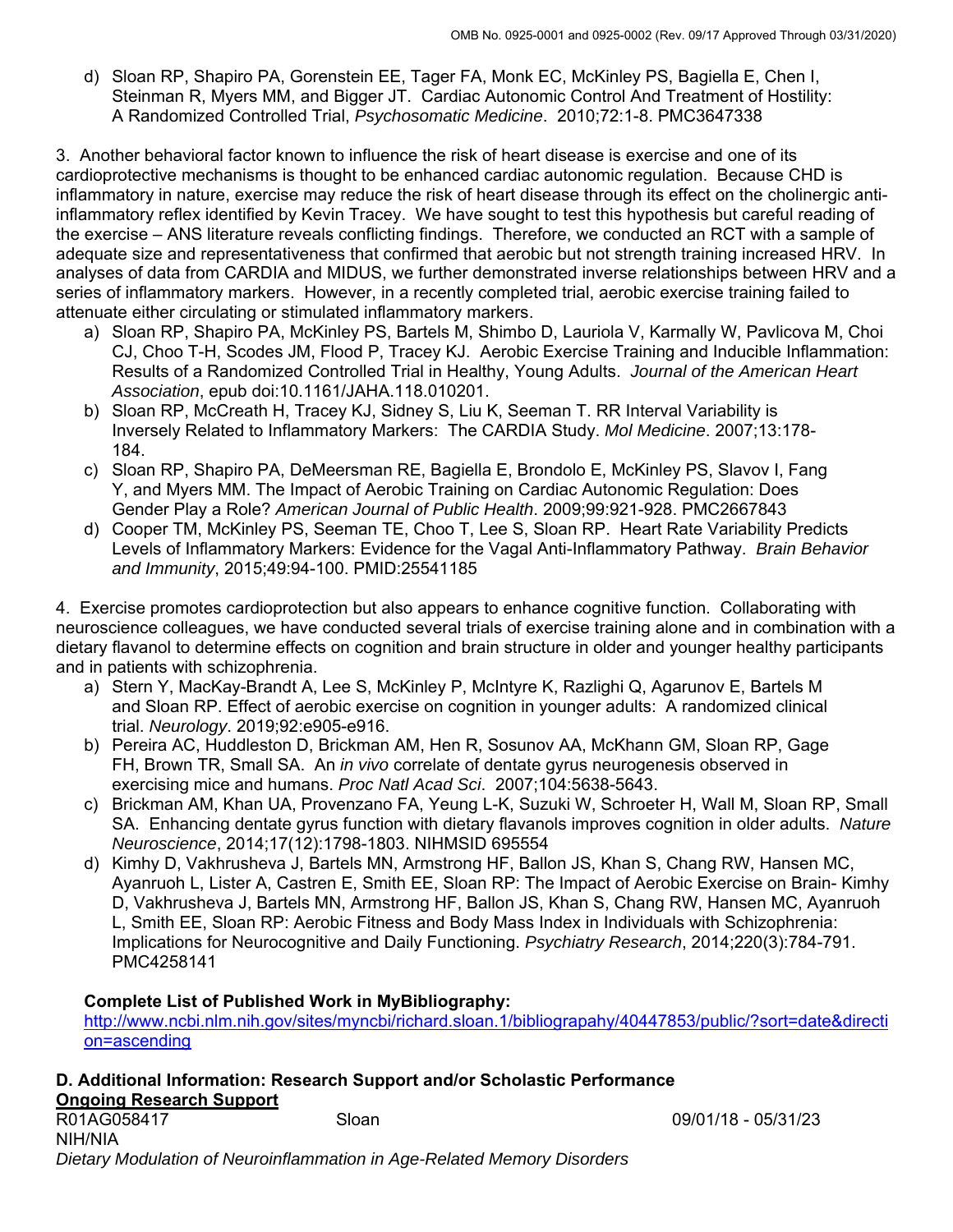To test the effect of cocoa flavanol consumption on cognitive function and brain morphology. Role: PI

| R01HL141811<br>NIH/NHLBI                                                                                                                                                                                                                                                                                                                                                                                                                                                                                                                                                        | Chang                                                                                                                                                                                                                                                                                                                                                                                                                                                 | 08/01/18-06/30/23   |  |  |
|---------------------------------------------------------------------------------------------------------------------------------------------------------------------------------------------------------------------------------------------------------------------------------------------------------------------------------------------------------------------------------------------------------------------------------------------------------------------------------------------------------------------------------------------------------------------------------|-------------------------------------------------------------------------------------------------------------------------------------------------------------------------------------------------------------------------------------------------------------------------------------------------------------------------------------------------------------------------------------------------------------------------------------------------------|---------------------|--|--|
| and Minor Stroke Survivors evaluated in the Emergency Department<br>any group difference in PTSD symptoms.<br>Role: Co-Investigator                                                                                                                                                                                                                                                                                                                                                                                                                                             | Testing a Rapid Outpatient Management Strategy on PTSD, Cardiovascular and Rehospitalization Risk in TIA<br>The aim of this study is to test the effect of emergency department discharge to rapid outpatient neurology<br>clinic on TIA/stroke-induced PTSD, cardiovascular disease outcomes and 30-day rehospitalization in a sample<br>of TIA and minor stroke patients seen in the emergency department. We will also test autonomic mediators of |                     |  |  |
| R01HL139614-01A1                                                                                                                                                                                                                                                                                                                                                                                                                                                                                                                                                                | Sumner                                                                                                                                                                                                                                                                                                                                                                                                                                                | 07/01/18-6/30/23    |  |  |
| <b>NIH/NHLBI</b><br>Identifying Early Intervention Targets for Reducing Cardiovascular Risk in Posttraumatic Stress<br>This study will test whether endothelial dysfunction could be the early subclinical mechanism by which<br>posttraumatic stress disorder (PTSD) increases cardiovascular disease (CVD) risk, and whether posttraumatic<br>fear—a key component of PTSD—or another PTSD dimension could be the target to offset that risk. The<br>results of this study may help trauma-exposed individuals who are at risk of having CVD events.<br>Role: Co-Investigator |                                                                                                                                                                                                                                                                                                                                                                                                                                                       |                     |  |  |
| R01HL141494-01<br>NIH/NHLBI                                                                                                                                                                                                                                                                                                                                                                                                                                                                                                                                                     | Shechter                                                                                                                                                                                                                                                                                                                                                                                                                                              | 04/01/18-03/31/23   |  |  |
| Poor Sleep, Sedentary Behavior, and Secondary Cardiovascular Risk in Stroke and TIA Patients<br>The goal of this ancillary R01 is to evaluate sleep and sedentary behavior after stroke or transient ischemic<br>attack (TIA) as potential therapeutic targets to reduce risk of secondary cardiovascular disease (CVD).<br>Role: Co-Investigator                                                                                                                                                                                                                               |                                                                                                                                                                                                                                                                                                                                                                                                                                                       |                     |  |  |
| 2P01AG003949<br>NIH/NIA (Einstein)                                                                                                                                                                                                                                                                                                                                                                                                                                                                                                                                              | Lipton                                                                                                                                                                                                                                                                                                                                                                                                                                                | 09/01/17 - 08/31/21 |  |  |
| <b>Einstein Aging Study</b><br>To identify risk factors and protective factors that influence both normative cognitive aging and the earliest<br>onset of Alzheimer's Disease.<br>Role: Subcontract PI                                                                                                                                                                                                                                                                                                                                                                          |                                                                                                                                                                                                                                                                                                                                                                                                                                                       |                     |  |  |
| 1U19AG051426-01A1<br>NIH/NIA (WISC)                                                                                                                                                                                                                                                                                                                                                                                                                                                                                                                                             | Ryff                                                                                                                                                                                                                                                                                                                                                                                                                                                  | 07/25/16 - 05/31/21 |  |  |
| Integrative Pathways to Health & Illness<br>that unfolds across the decades of adult life.<br><b>Role: Subcontract PI</b>                                                                                                                                                                                                                                                                                                                                                                                                                                                       | The overall objective of MIDUS is to study health, broadly defined, as an integrated biopsychosocial process                                                                                                                                                                                                                                                                                                                                          |                     |  |  |
| R01MH110623<br>NIH/NIMH (Mount Sinai)                                                                                                                                                                                                                                                                                                                                                                                                                                                                                                                                           | Kimhy                                                                                                                                                                                                                                                                                                                                                                                                                                                 | 04/01/17 - 03/31/21 |  |  |
| Improving Cognition via Exercise in Schizophrenia<br>Role: Co-Investigator                                                                                                                                                                                                                                                                                                                                                                                                                                                                                                      | Individuals with schizophrenia (SZ) display substantial cognitive deficits across multiple domains that are major<br>determinants of poor functioning and disability, representing a serious public health concern and an important<br>target for interventions. Exercise may be a novel treatment for these deficits in people with SZ.                                                                                                              |                     |  |  |
| P50 AG008702<br>NIH/NIA                                                                                                                                                                                                                                                                                                                                                                                                                                                                                                                                                         | Small                                                                                                                                                                                                                                                                                                                                                                                                                                                 | 06/01/15 - 05/31/20 |  |  |
| Alzheimer's Disease Research Center<br>Role: Co-Investigator                                                                                                                                                                                                                                                                                                                                                                                                                                                                                                                    | This project supports a wide spectrum of research on Alzheimer's disease.                                                                                                                                                                                                                                                                                                                                                                             |                     |  |  |